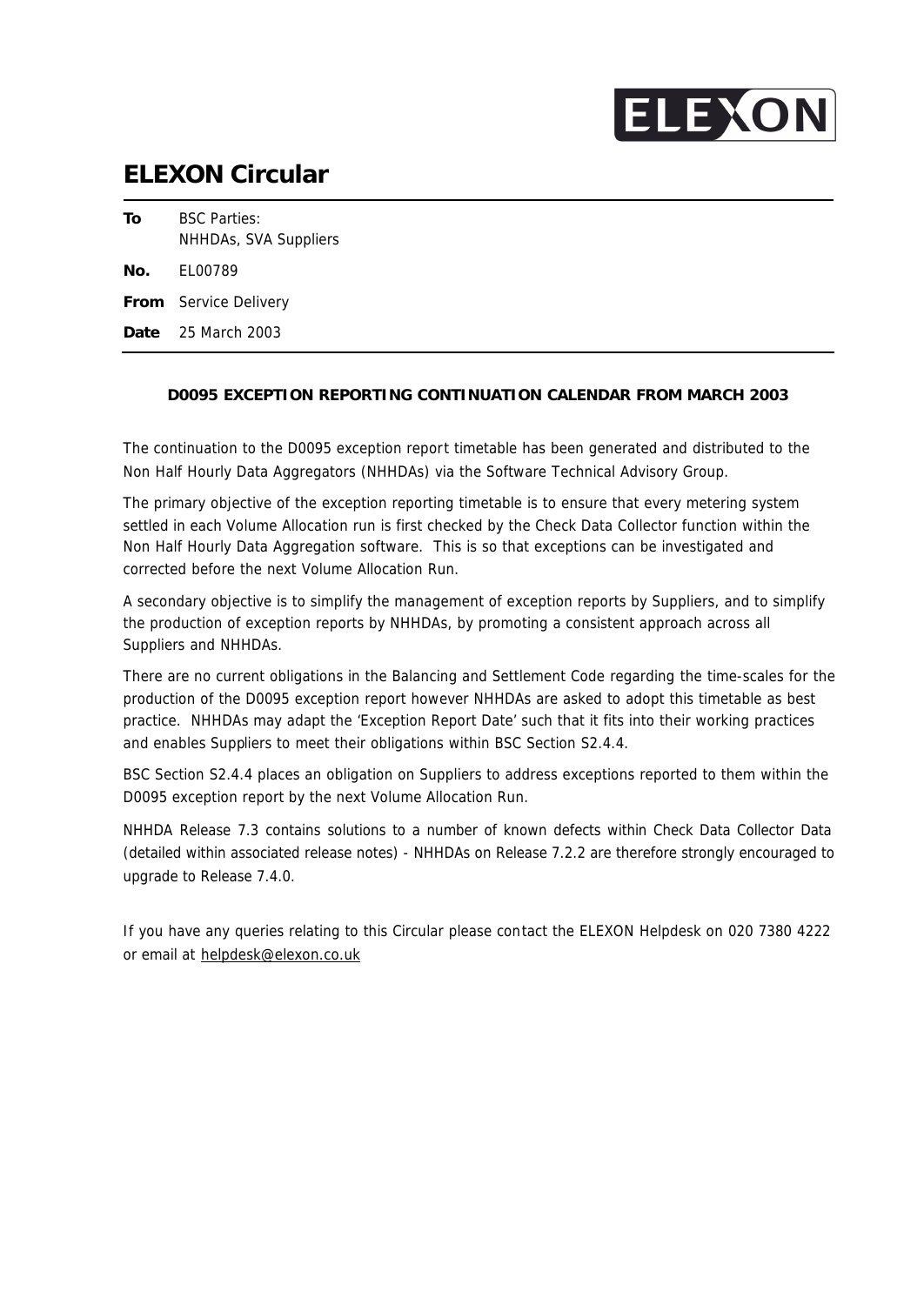

| <b>Exception Report</b> | Run            | <b>Settlement</b> | Settlement | <b>Expected NHHDA Run Date</b>         |
|-------------------------|----------------|-------------------|------------|----------------------------------------|
| <b>Date</b>             | <b>Type</b>    | Date From         | Date To    | This date is the NHHDA aggregation run |
| Suggested D0095         |                |                   |            | date for the first Settlement Date     |
| Report Run Date         |                |                   |            | selected for the D0095 Report.         |
| Fri - 04-Apr-03         | R <sub>3</sub> | 23-Sep-02         | 20-Oct-02  | 23-Apr-03                              |
| Fri - 04-Apr-03         | R <sub>2</sub> | 13-Jan-03         | 26-Jan-03  | 02-May-03                              |
| Fri - 11-Apr-03         | R1             | 10-Mar-03         | 16-Mar-03  | 25-Apr-03                              |
| Fri - 11-Apr-03         | R <sub>1</sub> | 17-Mar-03         | 23-Mar-03  | 02-May-03                              |
| Fri - 11-Apr-03         | R <sub>2</sub> | 27-Jan-03         | 09-Feb-03  | 19-May-03                              |
| Fri - 25-Apr-03         | R3             | 21-Oct-02         | 17-Nov-02  | 22-May-03                              |
| Fri - 25-Apr-03         | R <sub>1</sub> | 24-Mar-03         | 30-Mar-03  | 12-May-03                              |
| Fri - 25-Apr-03         | <b>RF</b>      | 06-May-02         | 28-Jul-02  | 23-Jun-03                              |
| Fri - 02-May-03         | R <sub>1</sub> | 31-Mar-03         | 06-Apr-03  | 19-May-03                              |
| Fri - 02-May-03         | R <sub>2</sub> | 10-Feb-03         | 23-Feb-03  | 03-Jun-03                              |
| Fri - 09-May-03         | R <sub>1</sub> | 07-Apr-03         | 13-Apr-03  | 27-May-03                              |
| Fri - 16-May-03         | R <sub>1</sub> | 14-Apr-03         | 20-Apr-03  | 03-Jun-03                              |
| Fri - 16-May-03         | R2             | 24-Feb-03         | 09-Mar-03  | 17-Jun-03                              |
| Fri - 23-May-03         | R <sub>1</sub> | 21-Apr-03         | 27-Apr-03  | 06-Jun-03                              |
| Fri - 23-May-03         | R <sub>3</sub> | 18-Nov-02         | 15-Dec-02  | 20-Jun-03                              |
| Fri - 30-May-03         | R <sub>1</sub> | 05-May-03         | 11-May-03  | 19-Jun-03                              |
| Fri - 30-May-03         | R <sub>1</sub> | 28-Apr-03         | 04-May-03  | 13-Jun-03                              |
| Fri - 30-May-03         | R <sub>2</sub> | 10-Mar-03         | 23-Mar-03  | 01-Jul-03                              |
| Fri - 06-Jun-03         | R <sub>1</sub> | 12-May-03         | 18-May-03  | 26-Jun-03                              |
| Fri - 13-Jun-03         | R <sub>1</sub> | 19-May-03         | 25-May-03  | 03-Jul-03                              |
| Fri - 13-Jun-03         | R <sub>2</sub> | 24-Mar-03         | 06-Apr-03  | 15-Jul-03                              |
| Fri - 20-Jun-03         | R <sub>1</sub> | 26-May-03         | 01-Jun-03  | 09-Jul-03                              |
| Fri - 20-Jun-03         | R <sub>3</sub> | 16-Dec-02         | 12-Jan-03  | 18-Jul-03                              |
| Fri - 27-Jun-03         | R <sub>1</sub> | 02-Jun-03         | 08-Jun-03  | 16-Jul-03                              |
| Fri - 27-Jun-03         | R <sub>2</sub> | 07-Apr-03         | 20-Apr-03  | 29-Jul-03                              |
| Fri - 04-Jul-03         | R <sub>1</sub> | 09-Jun-03         | 15-Jun-03  | 23-Jul-03                              |
| Fri - 11-Jul-03         | R1             | 16-Jun-03         | 22-Jun-03  | 30-Jul-03                              |
| Fri - 11-Jul-03         | R <sub>2</sub> | 21-Apr-03         | 04-May-03  | 08-Aug-03                              |
| Fri - 11-Jul-03         | R3             | 13-Jan-03         | 09-Feb-03  | 12-Aug-03                              |
| Fri - 18-Jul-03         | R <sub>1</sub> | 23-Jun-03         | 29-Jun-03  | 06-Aug-03                              |
| Fri - 18-Jul-03         | R <sub>2</sub> | 05-May-03         | 18-May-03  | 21-Aug-03                              |
| Fri - 18-Jul-03         | RF             | 29-Jul-02         | 20-Oct-02  | 12-Sep-03                              |
| Fri - 25-Jul-03         | R <sub>1</sub> | 30-Jun-03         | 06-Jul-03  | 13-Aug-03                              |
| Fri - 01-Aug-03         | R <sub>1</sub> | 07-Jul-03         | 13-Jul-03  | 20-Aug-03                              |
| Fri - 08-Aug-03         | R <sub>1</sub> | 14-Jul-03         | 20-Jul-03  | 27-Aug-03                              |
| Fri - 08-Aug-03         | R <sub>2</sub> | 19-May-03         | 01-Jun-03  | 05-Sep-03                              |
| Fri - 08-Aug-03         | R <sub>3</sub> | 10-Feb-03         | 09-Mar-03  | 10-Sep-03                              |
| Fri - 15-Aug-03         | R <sub>1</sub> | 21-Jul-03         | 27-Jul-03  | 03-Sep-03                              |
| Fri - 15-Aug-03         | R <sub>2</sub> | 02-Jun-03         | 15-Jun-03  | 18-Sep-03                              |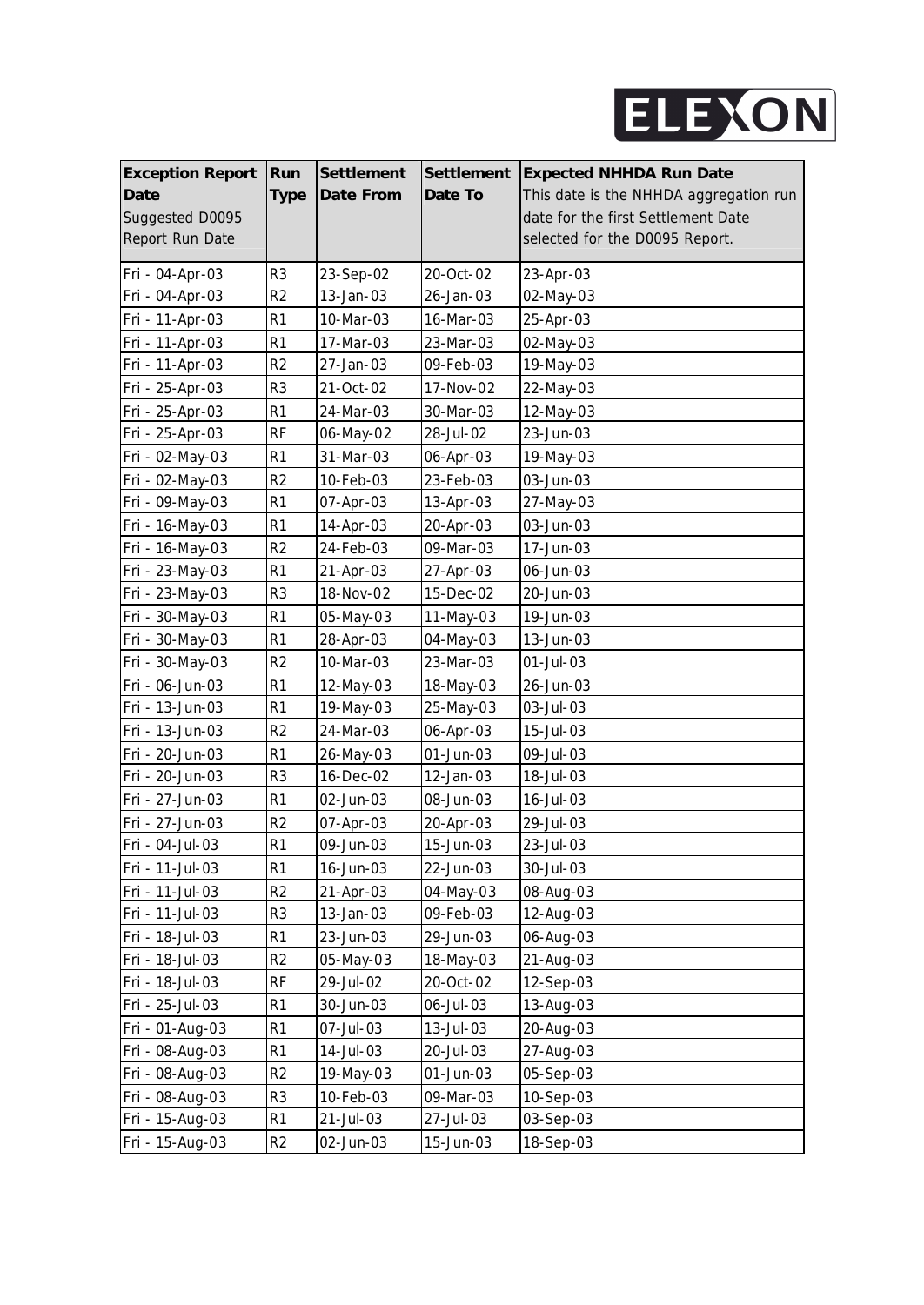# **ELEXON Circular**

### **Continued** Page 3

| <b>Exception Report</b> | Run            | <b>Settlement</b> | <b>Settlement</b> | <b>Expected NHHDA Run Date</b>         |
|-------------------------|----------------|-------------------|-------------------|----------------------------------------|
| Date                    | <b>Type</b>    | Date From         | Date To           | This date is the NHHDA aggregation run |
| Suggested D0095         |                |                   |                   | date for the first Settlement Date     |
| Report Run Date         |                |                   |                   | selected for the D0095 Report.         |
| Fri - 22-Aug-03         | R <sub>1</sub> | 28-Jul-03         | 03-Aug-03         | 10-Sep-03                              |
| Fri - 29-Aug-03         | R <sub>1</sub> | 04-Aug-03         | 10-Aug-03         | 18-Sep-03                              |
| Fri - 29-Aug-03         | R <sub>2</sub> | 16-Jun-03         | 29-Jun-03         | 02-Oct-03                              |
| $Fri - 05-Sep-03$       | R <sub>1</sub> | 11-Aug-03         | 17-Aug-03         | 25-Sep-03                              |
| $Fri - 05-Sep-03$       | R <sub>3</sub> | 10-Mar-03         | 06-Apr-03         | 08-Oct-03                              |
| Fri - 12-Sep-03         | R <sub>1</sub> | 18-Aug-03         | 24-Aug-03         | 02-Oct-03                              |
| Fri - 12-Sep-03         | R <sub>2</sub> | 30-Jun-03         | 13-Jul-03         | 16-Oct-03                              |
| Fri - 19-Sep-03         | R <sub>1</sub> | 25-Aug-03         | 31-Aug-03         | 08-Oct-03                              |
| $Fri - 26-Sep-03$       | R <sub>1</sub> | 01-Sep-03         | 07-Sep-03         | 14-Oct-03                              |
| $Fri - 26-Sep-03$       | R <sub>2</sub> | 14-Jul-03         | 27-Jul-03         | 30-Oct-03                              |
| Fri - 03-Oct-03         | R <sub>1</sub> | 08-Sep-03         | 14-Sep-03         | 21-Oct-03                              |
| Fri - 03-Oct-03         | R <sub>3</sub> | 07-Apr-03         | 04-May-03         | 05-Nov-03                              |
| Fri - 03-Oct-03         | <b>RF</b>      | 21-Oct-02         | 12-Jan-03         | 04-Dec-03                              |
| Fri - 10-Oct-03         | R <sub>1</sub> | 15-Sep-03         | 21-Sep-03         | 28-Oct-03                              |
| Fri - 10-Oct-03         | R <sub>2</sub> | 28-Jul-03         | 10-Aug-03         | 13-Nov-03                              |
| Fri - 17-Oct-03         | R <sub>1</sub> | 22-Sep-03         | 28-Sep-03         | 04-Nov-03                              |
| Fri - 24-Oct-03         | R <sub>1</sub> | 29-Sep-03         | 05-Oct-03         | 11-Nov-03                              |
| Fri - 24-Oct-03         | R <sub>2</sub> | 11-Aug-03         | 24-Aug-03         | 27-Nov-03                              |
| Fri - 31-Oct-03         | R <sub>1</sub> | 06-Oct-03         | 12-Oct-03         | 18-Nov-03                              |
| Fri - 31-Oct-03         | R <sub>3</sub> | 05-May-03         | 01-Jun-03         | 28-Nov-03                              |
| Fri - 07-Nov-03         | R <sub>1</sub> | 13-Oct-03         | 19-Oct-03         | 25-Nov-03                              |
| Fri - 07-Nov-03         | R <sub>2</sub> | 25-Aug-03         | 07-Sep-03         | 10-Dec-03                              |
| Fri - 14-Nov-03         | R <sub>1</sub> | 20-Oct-03         | 26-Oct-03         | 02-Dec-03                              |
| Fri - 21-Nov-03         | R <sub>1</sub> | 27-Oct-03         | 02-Nov-03         | 09-Dec-03                              |
| Fri - 21-Nov-03         | R <sub>2</sub> | 08-Sep-03         | 21-Sep-03         | 24-Dec-03                              |
| Fri - 28-Nov-03         | R <sub>1</sub> | 03-Nov-03         | 09-Nov-03         | 17-Dec-03                              |
| Fri - 28-Nov-03         | R <sub>3</sub> | 02-Jun-03         | 29-Jun-03         | 29-Dec-03                              |
| $Fri - 05 - Dec-03$     | R <sub>1</sub> | 10-Nov-03         | 16-Nov-03         | 23-Dec-03                              |
| Fri - 12-Dec-03         | R <sub>2</sub> | 22-Sep-03         | 05-Oct-03         | 12-Jan-04                              |
| Fri - 19-Dec-03         | R <sub>1</sub> | 17-Nov-03         | 23-Nov-03         | 02-Jan-04                              |
| Fri - 19-Dec-03         | R <sub>1</sub> | 24-Nov-03         | 30-Nov-03         | 09-Jan-04                              |
| Fri - 19-Dec-03         | R <sub>2</sub> | 06-Oct-03         | 19-Oct-03         | 26-Jan-04                              |
| Fri - 02-Jan-04         | R <sub>3</sub> | 30-Jun-03         | 27-Jul-03         | 27-Jan-04                              |
| Fri - 02-Jan-04         | <b>RF</b>      | 13-Jan-03         | 06-Apr-03         | 26-Feb-04                              |
| Fri - 02-Jan-04         | R <sub>1</sub> | 01-Dec-03         | 07-Dec-03         | 16-Jan-04                              |
| Fri - 09-Jan-04         | R <sub>1</sub> | 08-Dec-03         | 14-Dec-03         | 26-Jan-04                              |
| Fri - 09-Jan-04         | R <sub>2</sub> | 20-Oct-03         | 02-Nov-03         | 09-Feb-04                              |
| Fri - 16-Jan-04         | R <sub>1</sub> | 15-Dec-03         | 21-Dec-03         | 02-Feb-04                              |
| Fri - 23-Jan-04         | R1             | 29-Dec-03         | 04-Jan-04         | 12-Feb-04                              |